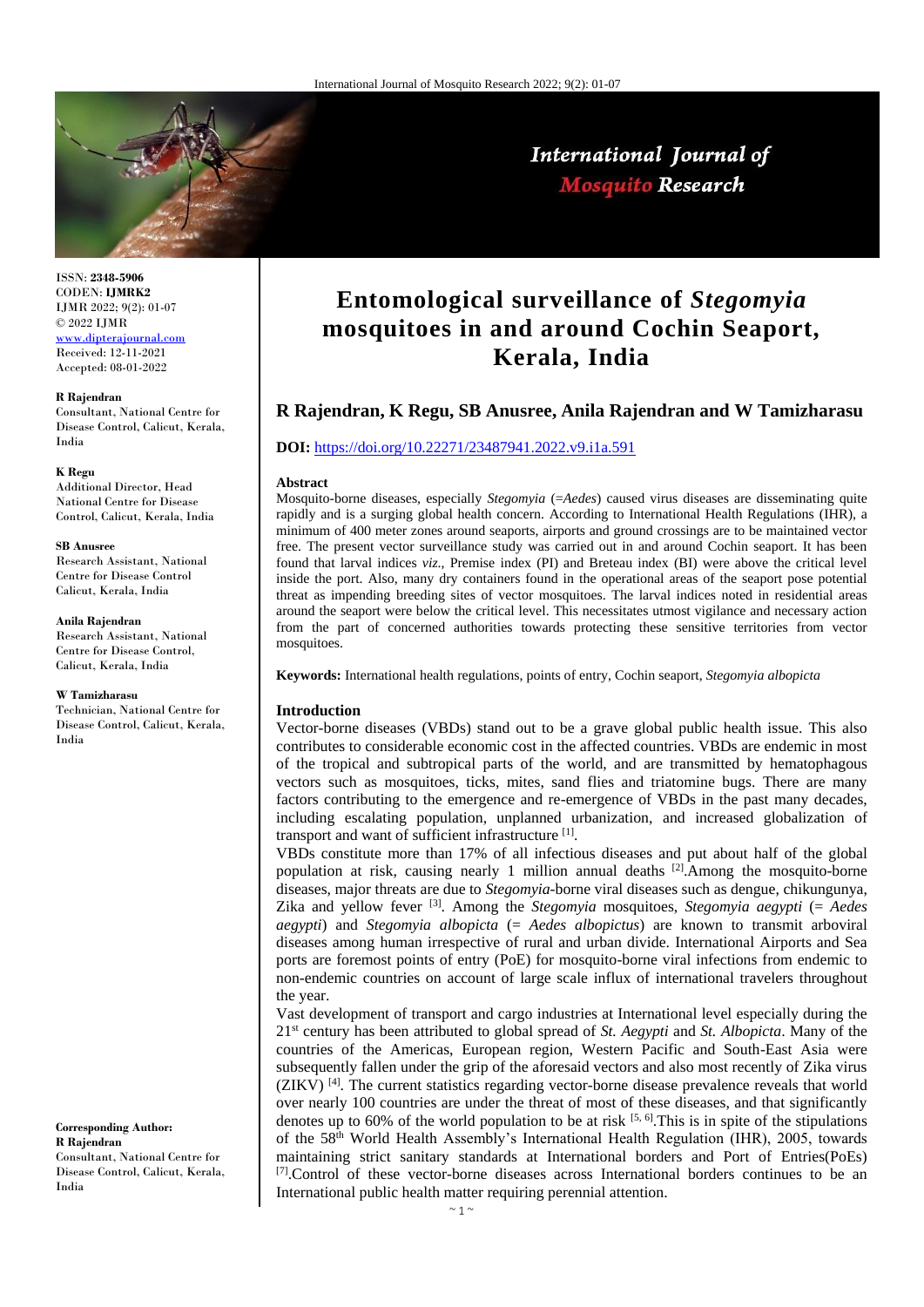India shares International ground crossings and borders with countries such as Nepal, Bhutan, Myanmar and Bangladesh. The country has resorted to significant efforts towards monitoring and implementing vector control measures [8- 11].As a part of this, periodic vector surveillance and employing of guided vector control measures have been regular in and around ports of India. The present surveillance has also been part of such a programme that has been carried out in and around Cochin seaport.

## **2. Materials & methods 2.1 Study area**

The present entomological surveillance has been carried out in and around Cochin Sea Port during third week of November 2020.It is situated in the mouth of Vembanad Lake, at  $90^0$  58'N latitude and  $76^014'$  E longitudes (Map 1) in Kerala state, India.



**Fig 1:** Showing Cochin seaport

Cochin port is an important all weather natural port in India. The port falls in the International sea route, located only 11 nautical miles from the Gulf of Singapore and also about 76 nautical miles from the Suez canal-Far East route. In addition to this, Cochin port nurture the facilities such as 1) Boat train Piper (BTP), 2) Fertilizer Berth Q10, 3) Ernakulam Wharf with 4 shedded Berths and Quay 5-9, 4) Mattancherry Wharf with 5 Shedded Berths and Quay 1-4, 5) Coal Berth having North Coal Berth and South Coal Berth and 6) Tanker Berth which contain North Tanker Berth, South Tanker Berth and Cochin Oil Terminal. Cochin seaport is one of the major seaports assigned by World Health Organization (WHO) as International Sanitary Port (ISP) in the western Coastline of the Indian subcontinent.

To assess the prevalence of vector mosquitoes around the Cochin seaport, 100 houses were randomly selected in staff quarters (Employee Quarters, CISF Quarters, Customs and Port Trust Employee Quarters) and nearby local

household/building premises. Entomological surveillance has been standardized on different larval indices on the confirmation of the presence or absence of immature mosquito, especially of *Stegomyia aegypti* (Linnaeus, 1762), *Stegomyia albopicta* (Skuse, 1895), *Fredwardsius* (=*Aedes*) vittatus (Bigot, 1861), etc. in each container seen in and around each house/building [12].All the areas per habitat, found in and around the port were checked for the presence of immature stages of mosquitoes and recorded. Larvae/pupae from each container were collected separately. The immature stages of mosquitoes from small containers(less than 10 Liter capacity) were collected using specially designed Steiner. Larvae/pupae seen in large containers were collected using modified dipper. The larvae/pupae collected separately from each container/source were kept in separate vials that were labeled for date of collection, locality/premise, house /building number and breeding sources (container type/habitat). The vials were kept for rearing in jars filled with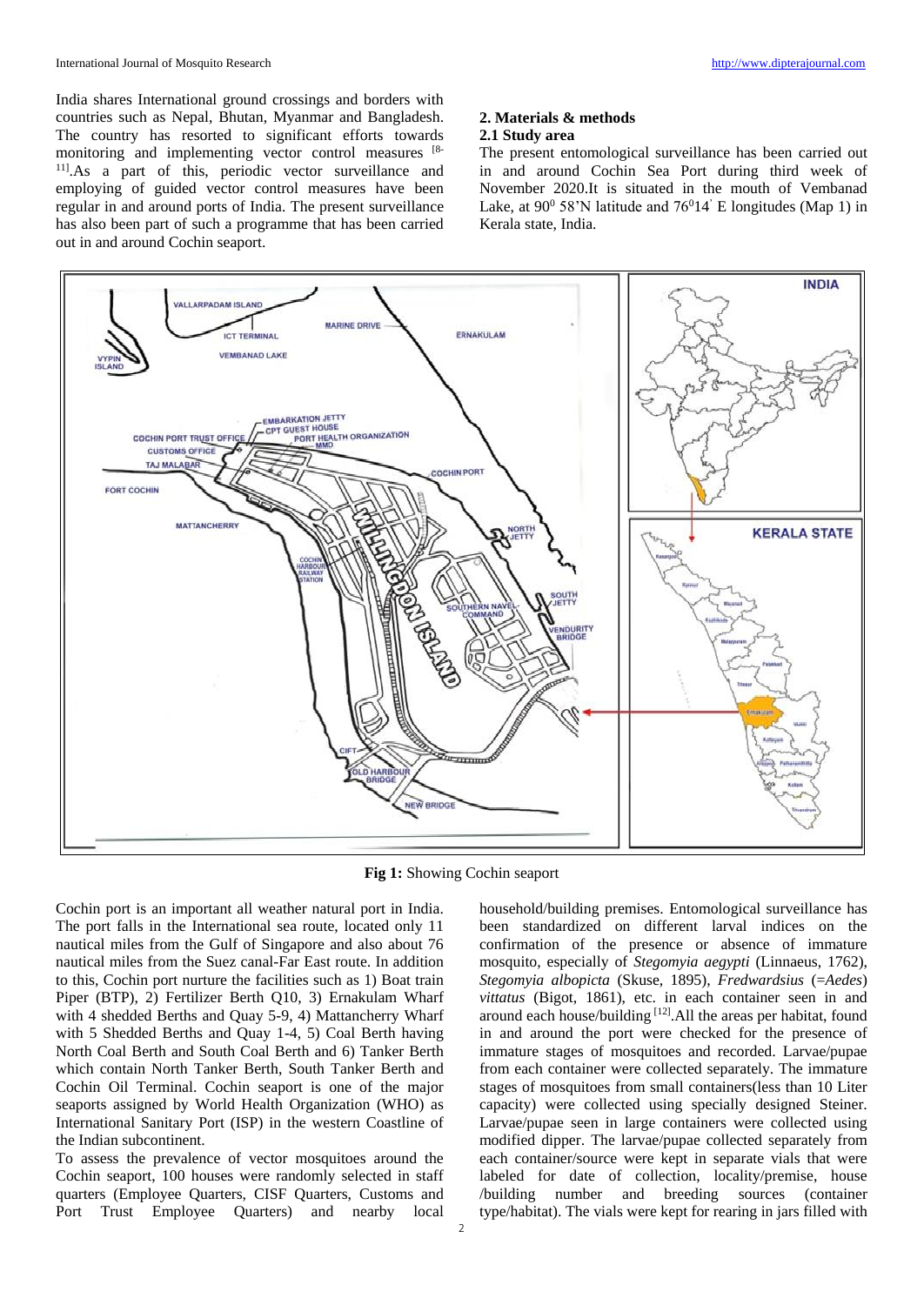150 ml fresh water and were protected with mosquito net. The larvae were fed with food (mixture of 12.5 g of tuna meal, 3.5 g of yeast and 9 g of bovine liver powder, in 100 ml of distilled water). The reared mosquitoes have been identified using standard key [13, 14].

For the present study, containers from 17 premises were examined. Among these, 6 premises have been found positive for *Stegomyia* breeding (Table 1). The premise index (PI), Container index (CI) and Breteau index (BI) were 35.3%, 17.0% and 47.1 respectively (Table 2). Of the total 57 water holding containers checked, 52.63% were tires followed by metal containers (29.83%) and plastic containers (17.54%).

# **3. Results& Discussion**

# **3.1 Cochin seaport area**

| S. No.         | <b>Berths</b>                                              | <b>Type</b>             | <b>No. of Premises</b><br>searched | for Stegomyia larvae | checked  | No. of Premises positive No. of containers No. of containers positive<br>for Stegomyia larvae |
|----------------|------------------------------------------------------------|-------------------------|------------------------------------|----------------------|----------|-----------------------------------------------------------------------------------------------|
|                | Mattancherry<br>(Q1 to Q4)                                 | Dry Bulk                | 4                                  | 2                    | 10       |                                                                                               |
| $\overline{2}$ | Ernakulam Wharf<br>$(Q5 \& Q6)$                            | Dry Bulk/CBFS           | $\overline{c}$                     | 2                    | 30       | 4                                                                                             |
| 3              | Ernakulam Wharf<br>(Q7)                                    | Dry Bulk/Gen            |                                    | $\Omega$             | $\Omega$ | $\Omega$                                                                                      |
| $\overline{4}$ | Ernakulam Wharf<br>(Q8 & Q9)                               | Dry Bulk/Gen            | $\overline{c}$                     |                      | 12       | 2                                                                                             |
| 5              | Fertilizer Berth<br>(Q10)                                  | Fertilizer/Phos<br>Acid |                                    | $\Omega$             | $\Omega$ | $\Omega$                                                                                      |
| 6              | Cochin Oil Terminal                                        | Crude/POL               |                                    | $\Omega$             | $\Omega$ | $\Omega$                                                                                      |
| 7              | <b>BTP</b>                                                 | Dry/Liquid<br>Bulk      |                                    | $\theta$             | $\Omega$ | $\Omega$                                                                                      |
| 8              | North Tanker Berth                                         | POL products            |                                    | $\Omega$             | $\Omega$ | $\Omega$                                                                                      |
| 9              | South Tanker Berth                                         | POL products            |                                    |                      | $\theta$ | 0                                                                                             |
| 10             | South Coal Berth                                           | POL products            |                                    |                      | 5        |                                                                                               |
| 11             | North Coal Berth                                           | Dry/Liquid<br>Bulk      |                                    | $\Omega$             | $\Omega$ | $\Omega$                                                                                      |
| 12             | Single Buoy Mooring<br>(SBM)/ Single Point<br>Mooring(SPM) | Crude                   |                                    | $\Omega$             | $\Omega$ | $\Omega$                                                                                      |
| Total          |                                                            |                         | 17                                 | 6                    | 57       | 8                                                                                             |

|  |  |  | Table 1: Surveillance of Stegomyia mosquitoes in different Berths of Cochin seaport in 2020 |  |  |
|--|--|--|---------------------------------------------------------------------------------------------|--|--|
|  |  |  |                                                                                             |  |  |

| Table 2: Stegomyia larval indices inside Cochin seaport in 2020 |
|-----------------------------------------------------------------|
|-----------------------------------------------------------------|

| <b>No. of Premises</b> | <b>Premises positive for</b> | Total water holding   Containers positive   Premise index   Container index   Breteau index |          |        |     |
|------------------------|------------------------------|---------------------------------------------------------------------------------------------|----------|--------|-----|
| searche4d              | <i>Stegomyia</i> larvae      | containers checked for <i>Stegomyia</i> larvae                                              | $(PI-0)$ | (CI-%) | (BI |
|                        |                              | 08                                                                                          | 35.3     |        | 47. |

The containers found discarded in different berths of Cochin seaport were categorized primarily as dry containers and water holding containers. Each of the containers included 1) plastic, 2) metal, 3) tires. It was also found that, out of the

total 2,133 dry containers examined, 2016 (99.16%) were metal containers. The rest of the containers were discarded tires and various plastic containers which constitute 15(0.71%) and 03(0.14%) respectively (Table 3).

**Table 3:** Details of different water holding containers noted in different Berths of Cochin seaport

|           |                               |                |                | <b>Water holding containers</b> |                |             |          |                | Dry containers |             |
|-----------|-------------------------------|----------------|----------------|---------------------------------|----------------|-------------|----------|----------------|----------------|-------------|
| S. No.    | <b>Berths</b>                 | <b>Plastic</b> |                | <b>Metal</b>                    |                | <b>Tire</b> |          | <b>Plastic</b> |                | <b>Tire</b> |
|           |                               | S              | P              | S                               | P              | S           | P        |                | <b>Metal</b>   |             |
|           | Mattancherry Wharf (Q1 to Q4) | $\Omega$       | 0              | 6                               |                | 4           | $\Omega$ | $\Omega$       | 2016           | $\Omega$    |
| $\bigcap$ | Ernakulam Wharf $(05 \& 06)$  | 4              | $\Omega$       | 5                               | 3              | 21          |          | 3              | 15             | $\Omega$    |
| 3         | Ernakulam Wharf (O7)          | $\Omega$       | $\Omega$       | $\Omega$                        | $\Omega$       | $\Omega$    | $\Omega$ | $\Omega$       | $\Omega$       | $\Omega$    |
| 4         | Ernakulam Wharf (O8& O9)      | 6              | $\overline{c}$ | 2                               | $\Omega$       | 4           | $\Omega$ | $\Omega$       | 15             | 15          |
| 5         | Fertilizer Berth (O10)        | $\theta$       | $\Omega$       | $\Omega$                        | $\theta$       | $\Omega$    | $\Omega$ | $\Omega$       | $\theta$       | $\Omega$    |
| 6         | Cochin Oil Terminal           | $\Omega$       | $\Omega$       | $\Omega$                        | $\theta$       | $\Omega$    | $\Omega$ | $\Omega$       | 0              | $\Omega$    |
|           | <b>BTP</b>                    | $\Omega$       | $\Omega$       | $\Omega$                        | $\Omega$       | $\Omega$    | $\Omega$ | $\Omega$       | 0              | $\Omega$    |
| 8         | North Tanker Berth            | $\Omega$       | $\Omega$       | $\Omega$                        | $\Omega$       | $\Omega$    | $\Omega$ | $\Omega$       | $\Omega$       | $\Omega$    |
| 9         | South Tanker Berth            | $\Omega$       | $\Omega$       | $\Omega$                        | $\theta$       | $\Omega$    | $\Omega$ | $\Omega$       | 0              | $\Omega$    |
| 10        | South Coal berth              | $\Omega$       | $\Omega$       | 4                               |                |             | $\Omega$ | $\Omega$       | 69             | $\Omega$    |
| 11        | North Coal Berth              | $\Omega$       | $\Omega$       | $\Omega$                        | $\theta$       | $\Omega$    | $\Omega$ | $\Omega$       | $\Omega$       | $\Omega$    |
| 12        | SPM/SBM                       |                | $\Omega$       | $\Omega$                        | $\Omega$       | $\Omega$    | $\Omega$ | $\theta$       | $\Omega$       | $\Omega$    |
|           | Total                         |                | $\overline{c}$ | 17                              | $\overline{5}$ | 30          |          | $\mathcal{R}$  | 2.115          | 15          |

Also, more than 2000 small to medium sized metal containers were seen scattered in Mattancherry wharf (Q1 to Q4). A total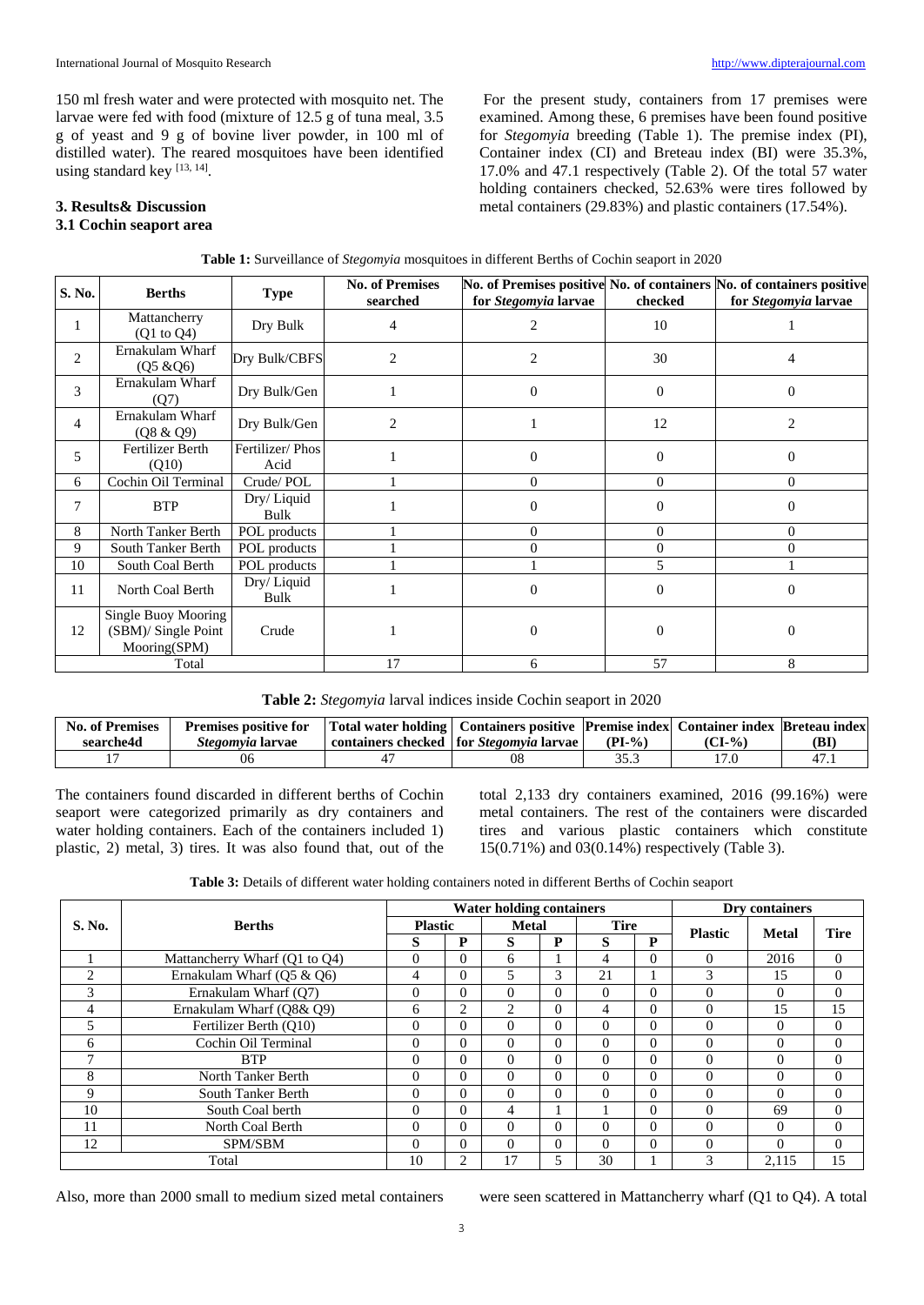of 117 dry containers could be found in Ernakulam wharf, of which 102(87.2%) were metal containers. Among these, most were seen scattered in South Coal Berth (67.65%). The rest of them were seen in Shed Q5 (17.64%) and in Shed Q9 (14.71%). Fifteen dry discarded tires could also be seen in shed Q9 of Ernakulam Wharf (Table 3, Fig1). The reared mosquitoes from different sources from Cochin seaport were all identified as *Stegomyia albopicta*.



**Fig1:** Scrap materials dumped in A) Mattancherry Wharf and B) Ernakulam Wharf

## **3.2 Residential area**

In the residential areas, vector surveillance was carried out in 100 randomly selected houses around Cochin seaport area. A total of 15 water holding containers were examined from this area, out of which 66.67% wee plastic followed by discarded tires (26.67%) and metal containers (6.66%). Among the plastic containers, only two (0.20) were found to be positive for *Stegomyia* larvae (Table 5). The Premise index (PI), Container index (CI) and Breteau index (BI) was found to be 1.0%, 13.3% and 2.0 respectively (Table 4).

**Table 4:** *Stegomyia* larval indices in the residential areas of Cochin Seaport

| <b>No. of Premises</b><br>searched | <b>Premises positive for</b><br>Stegomvia larvae | Total containers  <br>checked | <b>Containers positive</b><br>for Stegomvia<br>larvae | <b>Premise</b><br>index<br>$(PI-%)$ | <b>Container</b><br>index<br>$CI-9$ | <b>Breteau</b><br>Index(BI) |
|------------------------------------|--------------------------------------------------|-------------------------------|-------------------------------------------------------|-------------------------------------|-------------------------------------|-----------------------------|
| 100                                | UΙ                                               |                               |                                                       |                                     | 13.3                                | 2.0                         |

**Table 5:** Breeding habitats of *Stegomyia* mosquitoes in the residential around Cochin Seaport

| S. No. | <b>Type of breeding habitats</b> | <b>Searched</b> | Positive for Stegomyia larvae |
|--------|----------------------------------|-----------------|-------------------------------|
|        | Plastic                          |                 |                               |
|        | Metal                            |                 |                               |
|        | Tire                             | 04              |                               |
|        | Total                            |                 |                               |

An analysis of the *Stegomyia* larval indices in and around Cochin seaport indicated that all the three indices, HI, CI and BI were higher inside the seaport than the residential areas around the port (Fig.2). As in the case of inside Cochin sea port, the mosquito vector identified from the residential area has also been identified to be *Stegomyia albopicta*.



**Fig 2:** *Stegomyia* Larval Indices in and around Cochin Seaport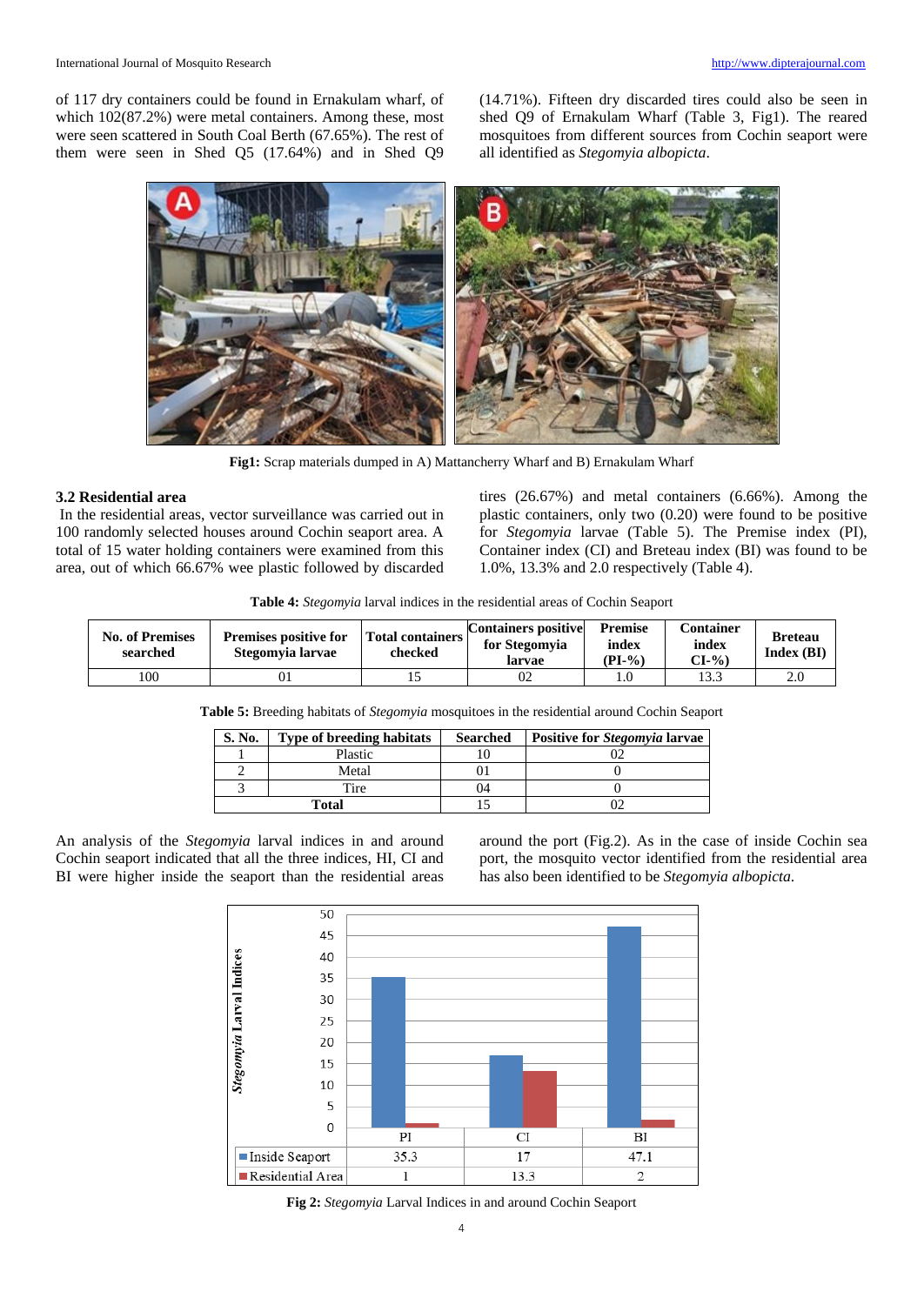Generally, House index/Premise index (HI/PI) more than 10% and Breteau index (BI) above 20 are considered as critical. The present vector surveillance inside the pot showed that all the *Stegomyia* indices were above the critical level. It was also noted that many dry metal containers (< 2000) were seen in Matancherry Wharf (Q1 to Q4). In Addition to this, a total of 30 dry metal containers were noted from Ernakulam Wharf (Q5, Q6, Q8 & Q9). Fifteen discarded tires could also be noted in Ernakulam Wharf (Q8 & Q9). A total of 69 dry metal containers were seen scattered in South Coal Berth. As most of these dry containers were seen in open area, it is likely to get filled with rain water and become breeding sites of vector mosquitoes. So the authorities should necessarily take urgent measures to get rid of the port and premises from mosquito breeding situations.

A comparative analysis of the Premise index (PI) and Breteau index (BI) inside Cochin seaport during the last 5 years indicates that these two indices were above the critical level in all these years with a significant rise in 2017 (Fig.3). These points out that either the authorities did not heed enough to the suggestions/recommendations provided by NCDC, Kerala Branch or the measures taken were insufficient all these years. However, realizing the prevailing situations of increased threat, the authorities are expected to resort to measures so that different berths of Cochin seaport get rid of mosquito menace and consequent public health implications.



**Fig3:** Year-wise Premise Index (PI-%) and Breteau Index (BI) inside Cochin Seaport

At present, there are 22 international airports and 12 seaports in the country which act as PoE for the entry and establishment of vector mosquitoes. Although significant efforts are being made to address the issue of causes contributing to contact and spread of Vector-borne diseases in and around International airports and seaports, a lot remains to be done towards prevention and control of the same associated with infra-structure development, capacity building, proper monitoring and supervision at different levels. In a study on the breeding prevalence of vectors of dengue, chikungunya and yellow fever, the investigators could not find the breeding of *Stegomyia* mosquitoes inside

Chennai seaport [15]. The study on the breeding habitats of vector mosquitoes in Mormugao Port Trust, Goa, also observed nil *Stegomyia* larval positivity [16]. Entomological surveillance carried out inside New Mangalore Port Trust (NMPT), Karnataka, India in 2018 also showed nil larval positivity [8]. However, Post monsoon vector surveillance in 2019 inside NMPT indicated high level of Breteau index (BI) [10]. Entomological surveillance carried out in Mumbai International Seaport in 2010 also indicated high larval indices [17]. Used automobiles tires holding rainwater were identified as key breeding sites of *Stegomyia* mosquitoes [18, 19] .



**Fig 4:** Year-wise House Index (HI-%) and Breateu Index (BI) around Cochin Seaport

Entomological surveillance undertaken in the residential areas around Cochin seaport during the third week of November 2020 inferred that the larval indices were below the critical level. During our earlier survey in December 2016 in the same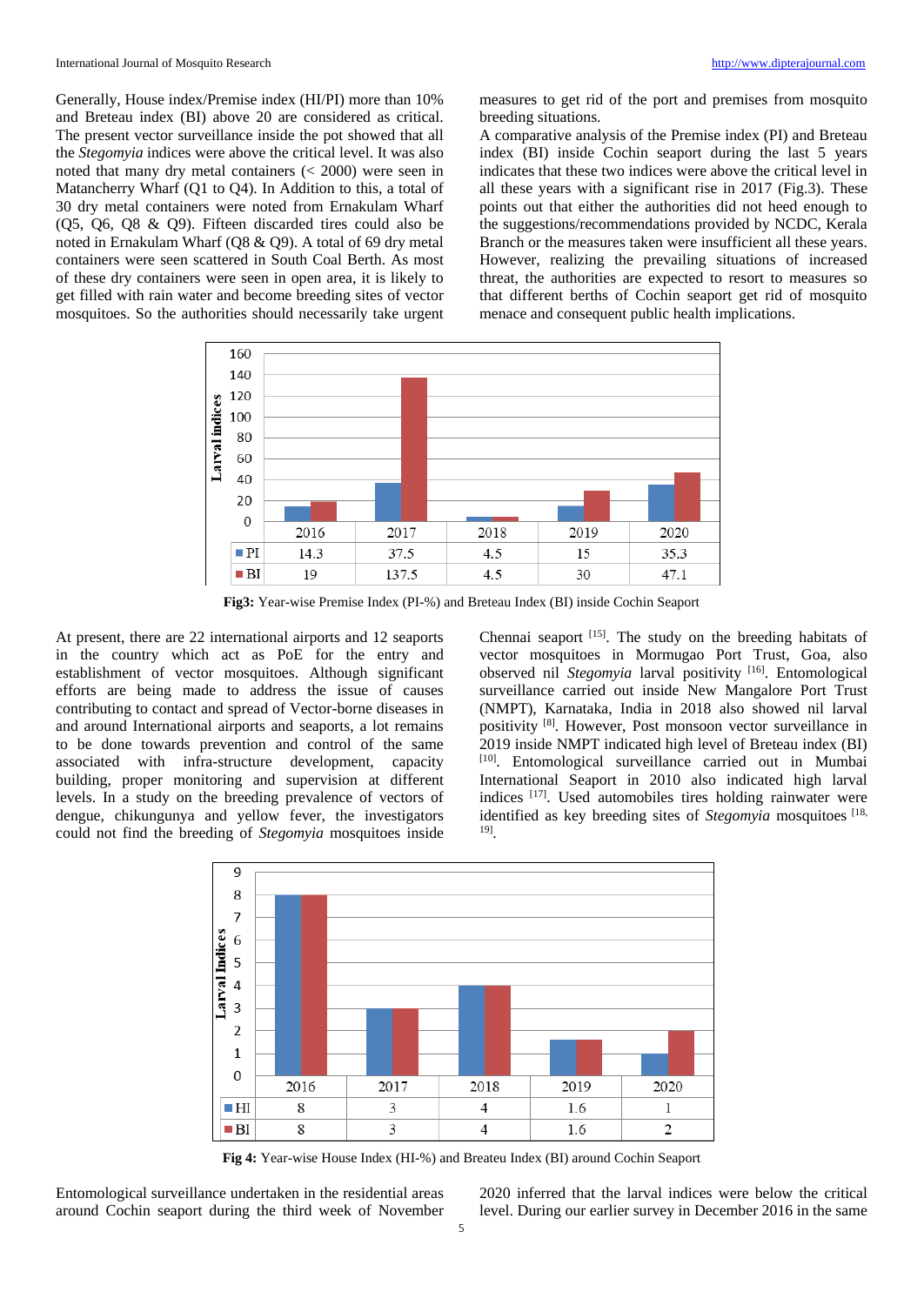locality, the residents were appraised through inter-personal communication methods about the importance of adopting vector control measures, especially source reduction activities and program to prevent any disease outbreaks.. Since then, a gradual decline of larval indices (HI and BI) was noted in the subsequent vector surveillance (Fig.4). The reduced level of *Stegomyia* larval indices found in the present study (HI-1% and BI-2) around Cochin seaport indicates to increased level of health awareness among the residents imparted to them by the same investigation team during their earlier investigations. For any disease outbreak, interaction between pathogen, host and environment necessarily play the crucial role. This is inclusive of social and demographic factors such as population growth, unplanned urbanization, and travel as also close human interactions and proximity to varied categories of disease vectors and their ideal habitats.

Port areas are exclusively expected to be maintained as vector free zones as per the guidelines of International Health Regulations (IHR). To attain this, sustained vigilance and planned control activities are to be adapted everywhere. This is very well applicable to Cochin seaport also, where an increased level of vector mosquito prevalence and activities have been found in the present study. As being the case, Cochin sea port authorities' necessarily have to resort to effective and time bound measures to bring down, if not to eliminate vector prevalence in the target area. The findings of the study avers that careful supervision in and around international seaports and airports by vector control specialists is needed to determine the factors favoring the entry and sustenance of disease vectors and implement bio-security and confinement measures to prevent international health risks.

## **4. Conclusion**

Vector surveillance has been carried out in and around Cochin seaport during the third week of November 2020. Inside the port area, it has been found that the PI and BI were above the critical level. However, all the three larval indices were below the critical level in residential areas around the port during the same period. This is presumed to be due to high level of health awareness given to the households in the study area, in each prior visits of NCDC team. *Stegomyia albopicta* was the species seen in both inside and around Cochin seaport. High level of PI and BI noted inside different berths of Cochin seaport during the present study necessitated the need for more attention from seaport officials for strict execution of vector control measures as per IHR. Hence, Vector monitoring and recommendations of trained vector biologists is a prerequisite in planning vector management measures towards prevention of impending disease outbreaks as well as forestalling such diseases in a sustained manner.

## **Acknowledgements**

The authors are indebted to the Director, NCDC, Delhi for providing guidance and support to carry out the survey in Cochin seaport. Thanks to Dr. Shyamini KA, Port Health Officer, Cochin and health staff of PHO, Cochin for their help and co-operation for carrying out the vector surveillance inside Cochin seaport. Also thanks to the technical staff of NCDC, Calicut for their assistance.

## **References**

1. Marcelo Ramalho-Ortigao, Duane J Gubler. Human Diseases Associated With Vectors (Arthropods in

Disease Transmission). In: Hunters Tropical Medicine and Emerging Infectious Diseases, Tenth Edition, 2020, 1063-1069. https://doi.org/10.1016/B978-0-323-55512- 8.00147-2.

- 2. World Health Organization. Vector-borne diseases. 2016 [cited 2017 Aug 17]. Available from:http://www.who.int/en/news-room/factsheets/detail/vector-borne diseases.
- 3. Mavian C, Dulcey M, Munoz O, salami M, Vittor AY. Capua Islands as hot spots for Emerging Mosquito-borne viruses. A One-Health Perspective. Viruses. 2018;11:11.
- 4. World Health Organization. Handbook-Vector Surveillance and Control at Ports, Airports, and Ground Crossings. International Health Regulations, 2016, 84.
- 5. World Health Organization. Handbook for Integrated Vector Management, WHO, Geneva, 2012, 67. https://apps.who.int/iris/handle/10665/44768.
- 6. World Health Organization. A global brief on vectorborne diseases, Document Number WHO/DCO/WHD/2014.1;2014:https://apps.who.int.iris/h andle/10665/111008.
- 7. World Health Organization. International Health Regulations, WHO, 2nd edition, 2005-2008. http://www. who.int/csr/ihr/IHR-2005-en
- 8. Rajendran R, Regu K, Kurian JM. Monitoring global public health threat- surveillance of *Aedes* (*Stegomyia*) mosquitoes in New Mangalore sea port, India. Entomon. 2019;44(1):15-22.
- 9. Rajendan R, regu K, Anusree SB, Tamizharasu W, Anila Rajendran. Surveillance of *Aedes* (*Stegomyia*) mosquitoes in and around International Airport, Kerala- Assessment of vector control efforts. Entomon. 2020;45(2):135-142.
- 10. Rajendran R, Regu K, Anusree SB, Anila Rajendran and Tamizharasu W. seasonal surveillance of the vectors of yellow fever, dengue, chikungunya and zika in New Mangalore Sea Port, India. International Journal of Mosquito Research. 2021;8(3):47-50.
- 11. Regu K, Rajendran R, Anila Rajendran, Anusree SB, Tamizharasu W, Poduval R. Entomological Surveillance of Vectors of Yellow fever, dengue, Chikungunya and Zika Virus at Kannur International Airport, Kerala, *India.*  International Journal of Current Microbiology and Applied Sciences. 2021;10(8):728-735.12.
- 12. Nagpal BN, Gupta SK, ShaminA, Vikram K, Srivastava A, Tuli NR *et al*. Control of *Aedes aegypti* breeding: a novel intervention for prevention and control of dengue in an endemic zone of Delhi, India. PLoS One. 2016; 11(12):e0166768.
- 13. Rueda LM. Pictorial keys for the identification of mosquitoes (Diptera: Culicidae) associated with dengue virus transmission. Zootaxa. 2004;589(1):1-60.
- 14. World Health Organization. www.who.int/Pictorial identification Key of important disease vectors in the WHO South-East Asia Region. WHO, 2020.
- 15. Sharma AK, Kumar K. Entomological surveillance for the vector of Dengue/Chikungunya/Yellow fever in and around Chennai Seaport, India. International Journal of Life Sciences. 2015;14:E7-11.
- 16. Patel S, Sharma AK, Dhan Singh SP, Khanekar LJ, Venkatesh S. Dengue vector surveillance in and around Mormugao Port trust (MPT)- Goa, India. Journal ofCommunicable Diseases. 2017;49(3):4-8.
- 17. Kumar K, Sharma AK, Sarkar M, Chuhan A, Sharma R.